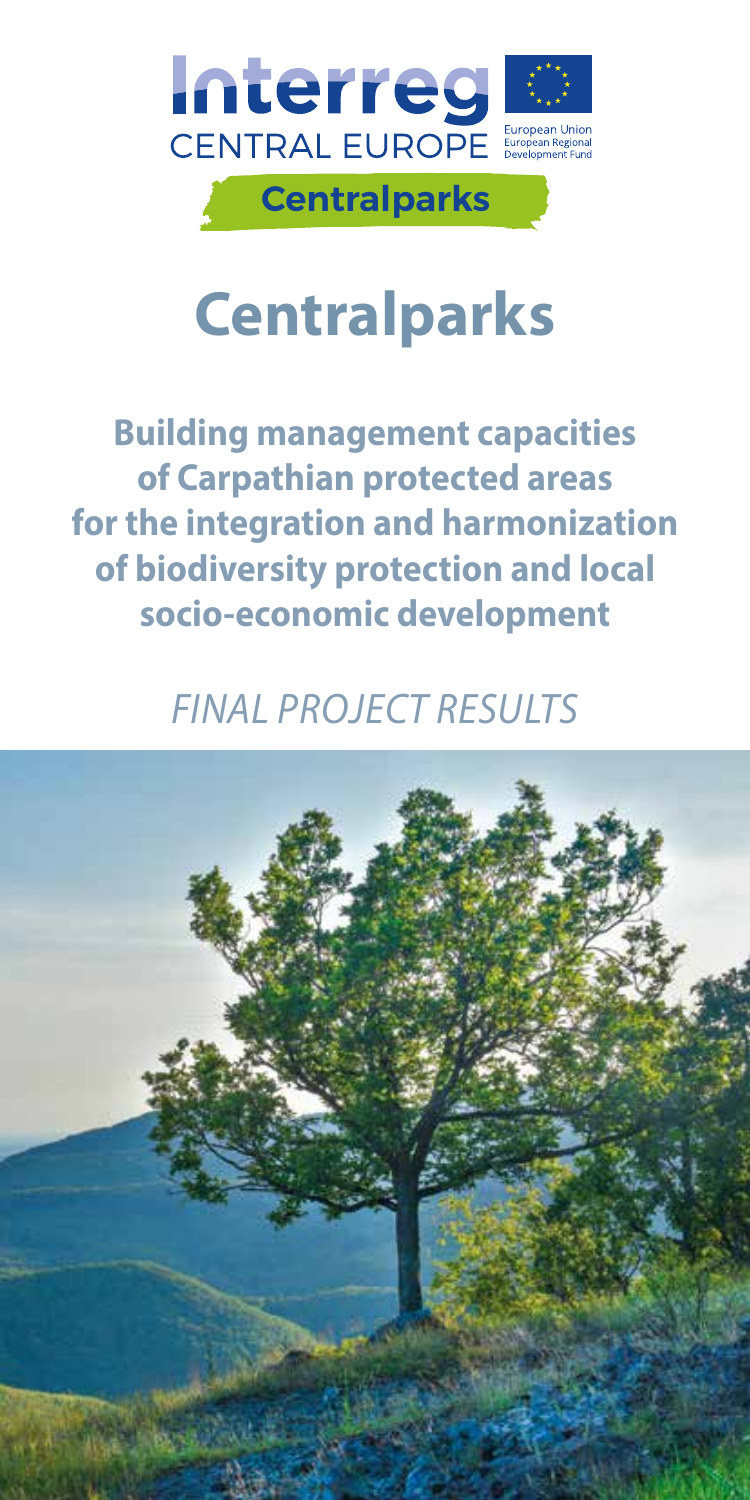

#### **Building management capacities of Carpathian protected areas**

The Carpathians form a natural bridge between Western and Eastern Europe, stretching across eight European countries and holding tremendous ecological value. They contain a variety of valuable ecosystems and landscapes and are home to many native and endemic species. Carpathian protected areas harbour valuable forest, mountain, grass- and wetland habitats, as well as unique geological and geomorphological features. They also provide many services local communities benefit from and are important areas for local sustainable development.

In the 21st century effective management of protected areas poses a key challenge for biodiversity conservation in Europe and globally. Despite varying conditions, protected areas face similar threats, many of which can only efficiently be tackled through transnational cooperation. Global environmental processes, such as climate change, invasive species, and various anthropogenic threats strongly pressure the Carpathian ecoregion.

The Centralparks project presents an integrated approach to harmonize biodiversity conservation with sustainable local socio-economic development and to build capacities for effective protected area management. Centralparks also aims to support, facilitate, and enhance the implementation of the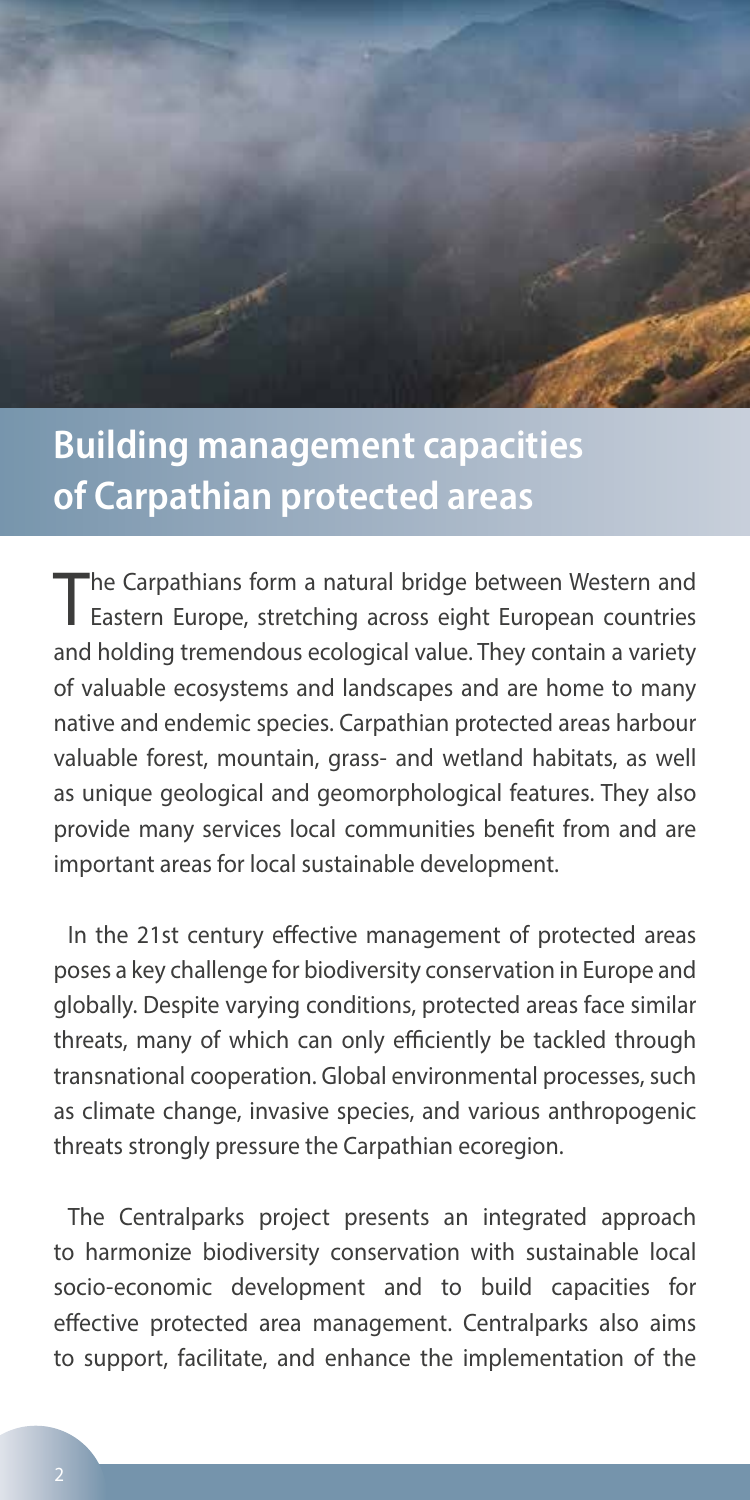

**Framework Convention on the Protection and Sustainable Development of the Carpathians** and its thematic Protocols. As a result of project implementation for the last three years, local pilot actions and Carpathian-wide strategies delivered and still deliver important findings to support long-term sustainable development in the Carpathians and beyond.

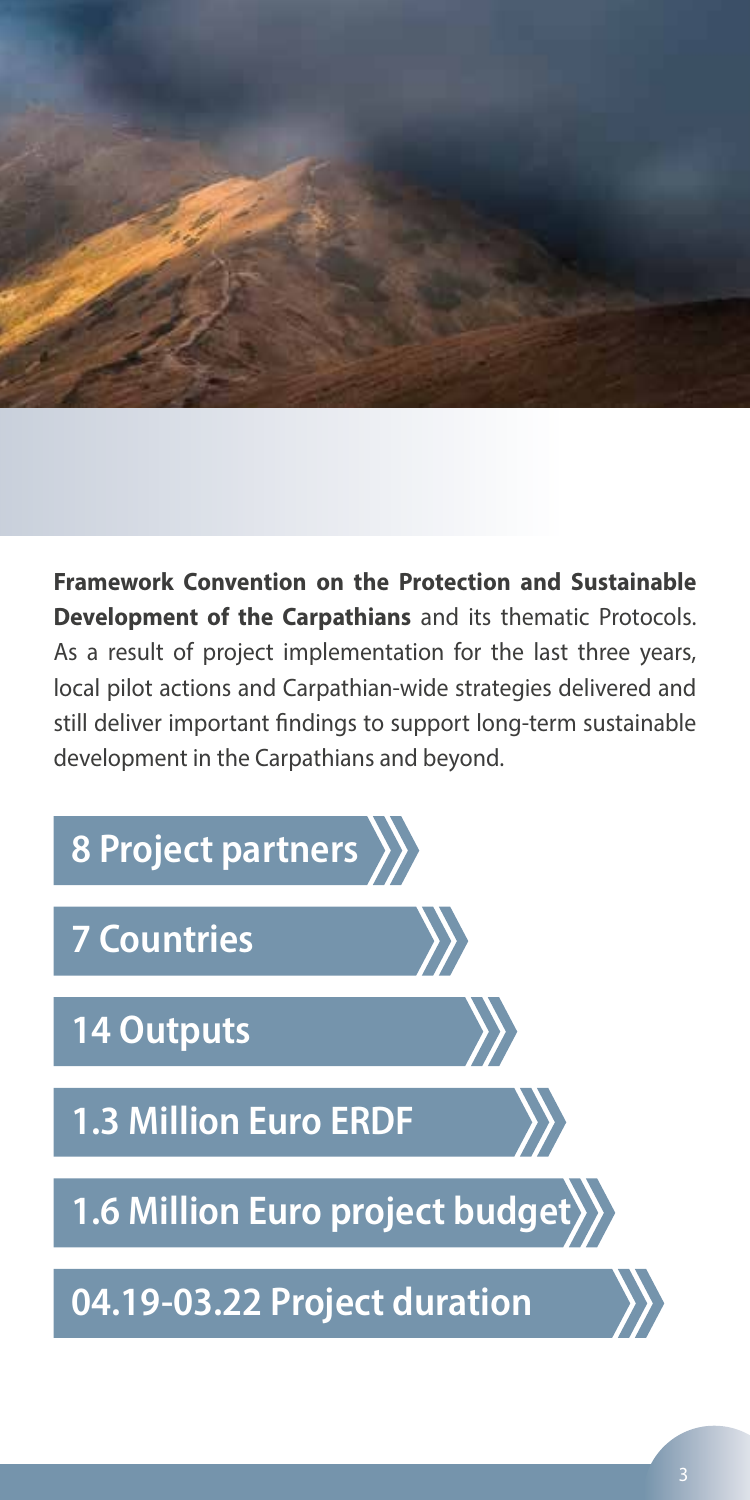

## **Working together – Thematic Transnational Task Forces**

 $\bigcap$  ince implementation started in 2019 Centralparks has led  $\mathbf{\mathcal{Q}}$  an enriching cooperation between partners from Austria, Czechia, Hungary, Italy, Poland, Romania, and Slovakia. The project built on cross-sectoral collaboration, involving various interest groups, stakeholders, and the local public. The support of the Secretariat of the Carpathian Convention further anchored the strategic approach of Centralparks also at policy level, actively working together with national environmental ministries of the Parties to the Carpathian Convention.

**Four Thematic Transnational Task Forces** were set up, involving national experts and protected area managers from the Carpathian region. Their task was to develop strategic policy documents and tools that support the Carpathian region in the long term.

Finally, several pilot trainings and workshops were carried out to illustrate the practical relevance of the Centralparks outputs, and to make them accessible and useful for the Carpathian stakeholders. Furthermore, the results could also inspire and encourage similar audiences in other mountain regions of Central Europe, and beyond.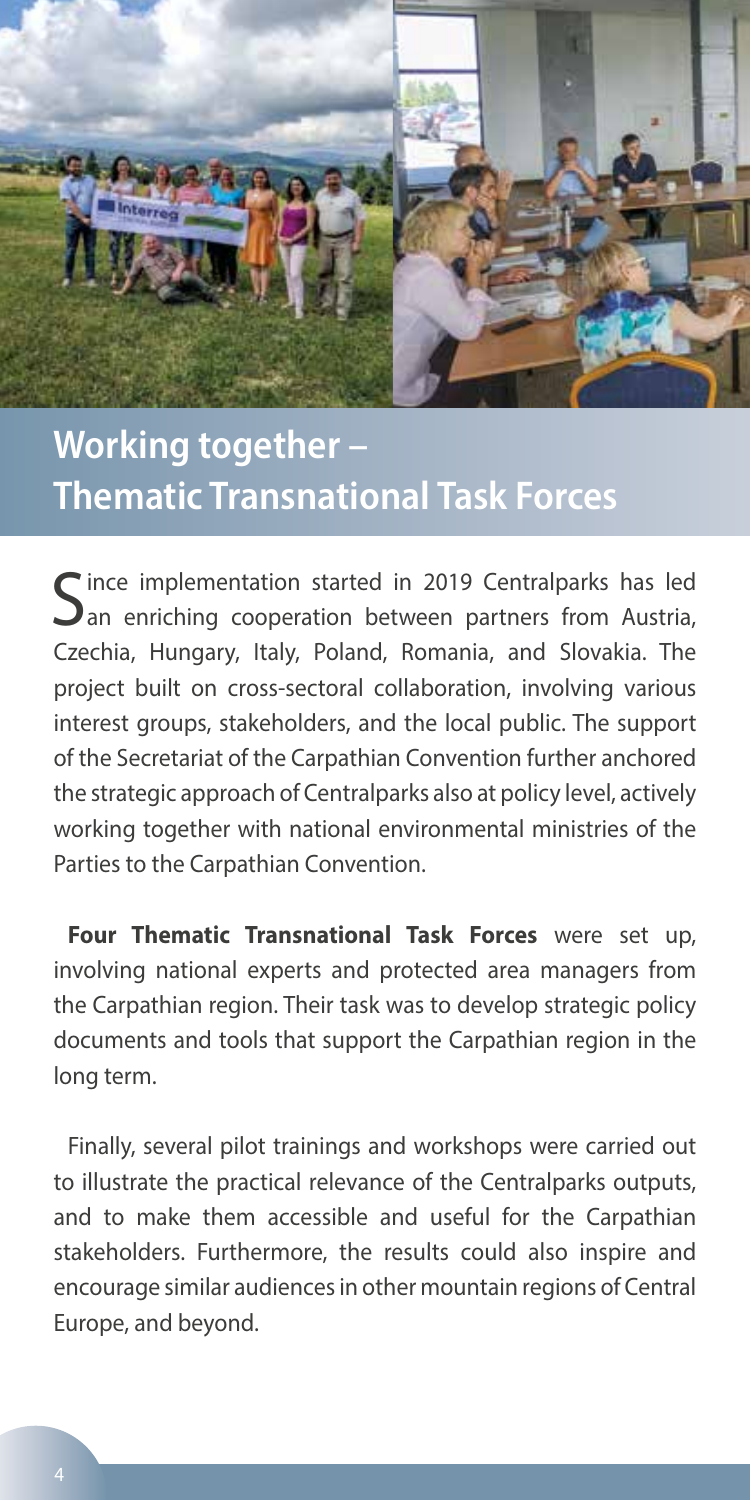

#### **Thematic Transnational Task Forces**

#### **Focus: key pressures driving biodiversity loss in the Carpathians**

- infrastructure development threatening ecological connectivity and quality of landscapes
- tourism pressure
- degradation, fragmentation and destruction of habitats

Strategy for enhancing biodiversity and landscape conservation outside and inside protected areas

**OUTPUTS OUTPUTS**

Strategy for local sustainable tourism development based on natural and cultural heritage

Guidelines on communication between protected areas and local communities

Carpathian Ecosystem Services Toolkit

These outputs were developed in support of the implementation of the Protocol on Conservation and Sustainable Use of Biological and Landscape Diversity and the Protocol on Sustainable Tourism to the Framework Convention on the Protection and Sustainable Development of the Carpathians at local and regional level, according to the priority of the current Presidency of the Convention.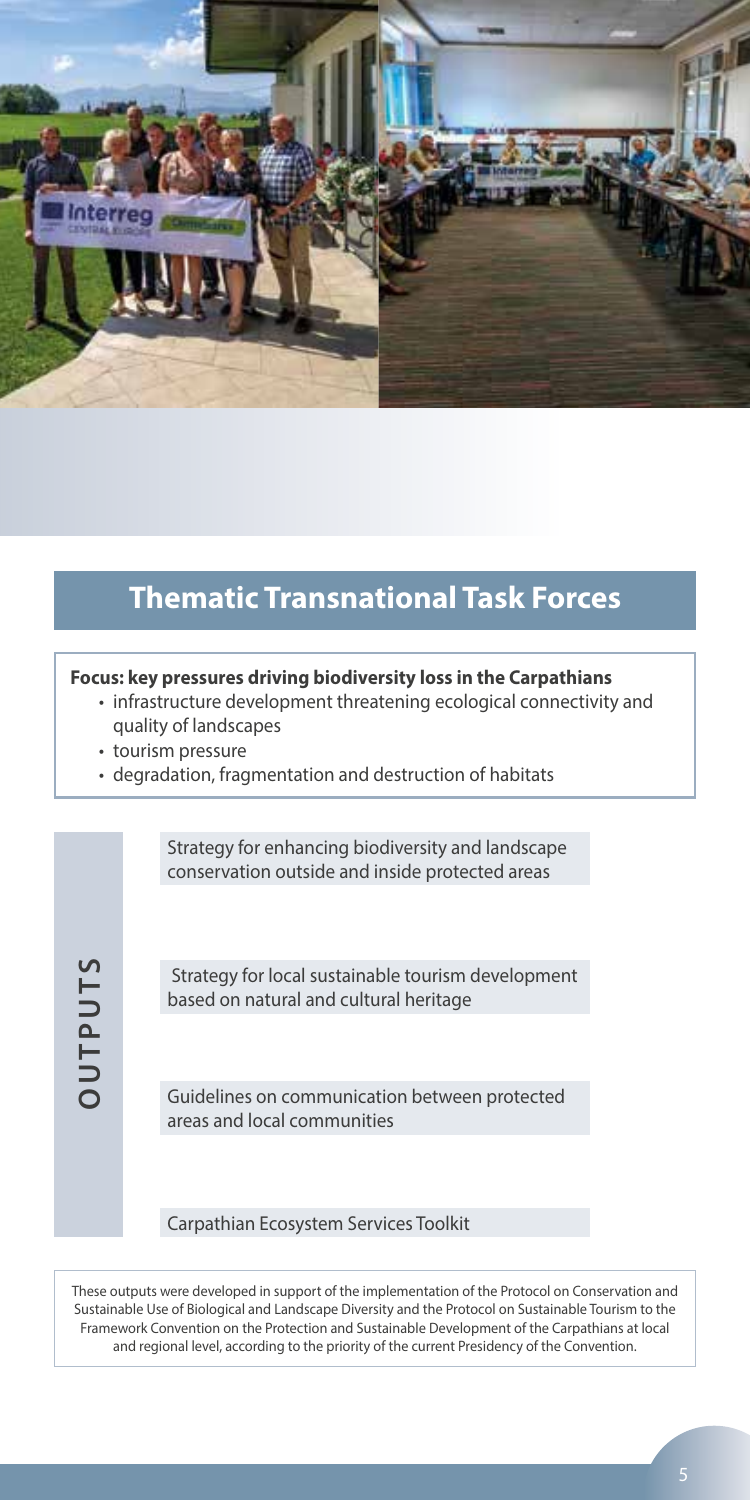

#### **Biodiversity and landscape conservation**

Protecting natural areas from human destruction is the most important step to safeguard intact ecosystems. However, most protected areas in Europe are too small to protect entire mountain ecosystems and habitats. Hence, effective landscape and biodiversity conservation must also include areas outside of existing, often relatively small protected areas.

Therefore, Centralparks brought together a Thematic Transnational Task Force to jointly address issues concerning biodiversity and landscape conservation in the Carpathians. The Task Force developed the **Carpathian strategy for enhancing biodiversity and landscape conservation outside and inside Carpathian protected areas.**

The strategy addresses challenges and specific measures related to preservation, protection, restoration and sustainable use of species, natural and semi-natural habitats, as well as landscapes within protected areas and their surroundings. It aims to ensure ecological connectivity and to strengthen the ecological network in the Carpathian region.

In 2021 the strategy was implemented with two pilot actions in Poland and Hungary, involving two Carpathian protected areas (Pieniny National Park, Duna-Ipoly National Park) and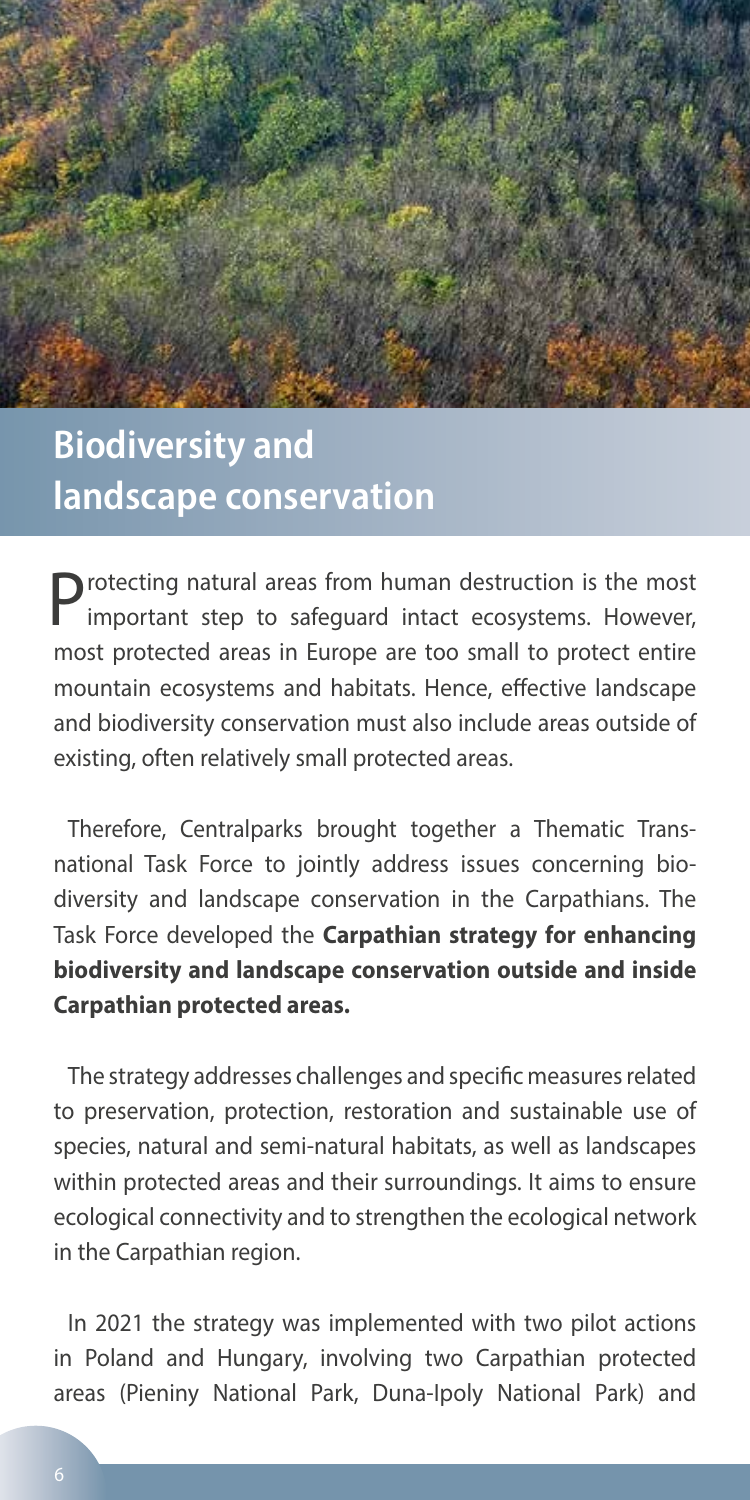



surrounding local communities. These pilot actions facilitated the dialogue between the national park administrations and the authorities of local communities within the buffer zones. Only in this way is it possible to ensure the integrity of natural habitats and preserve the threatened ecological connectivity between nearby protected areas through appropriate management of the surrounding areas.



*Protected areas in the Carpathians are often part of a broader mosaic of human-altered landscapes.*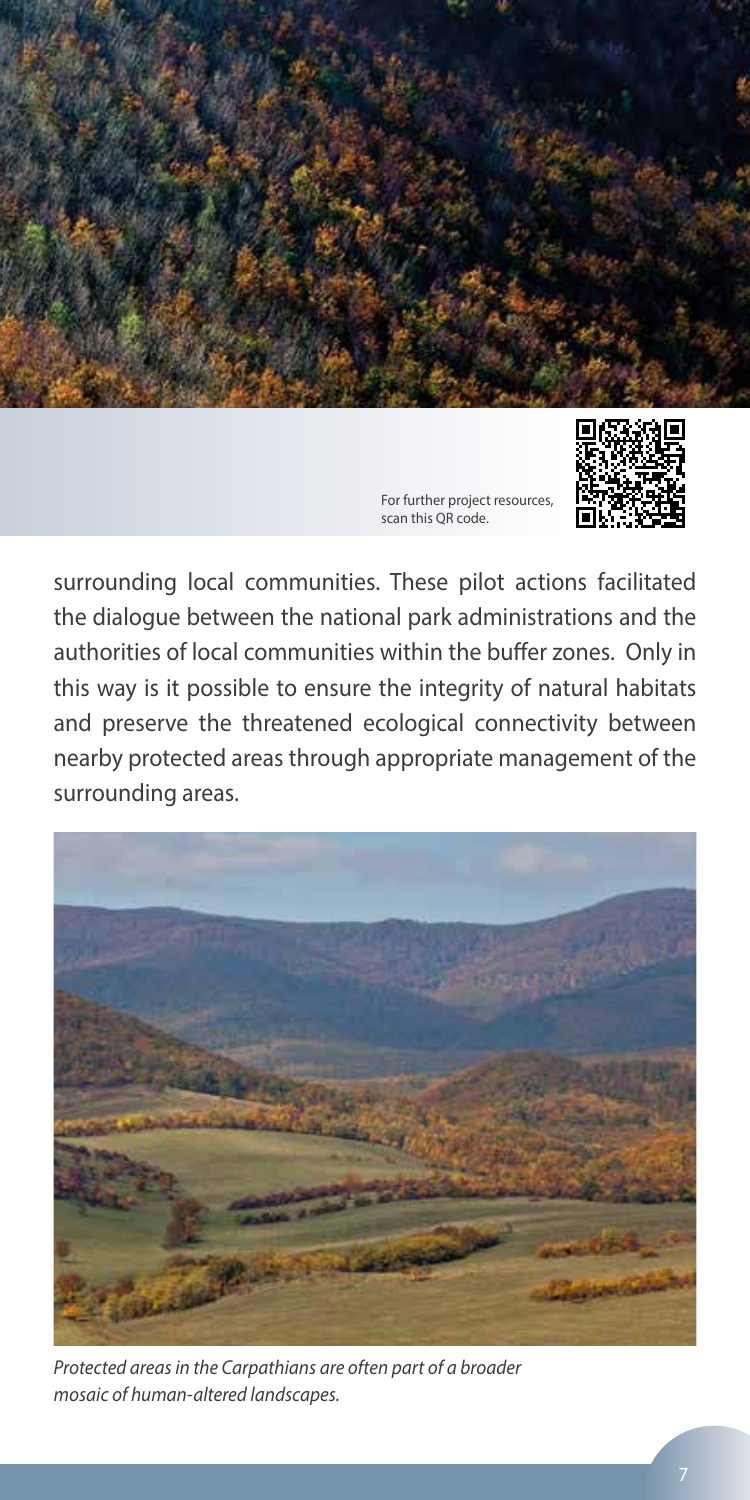

#### **Local sustainable tourism**

Protected areas are one of the main tourist attractions in the Carpathians. Therefore, they play an important role in raising awareness about environmental issues, with special attention drawn to tourists and local communities. However, overtourism threatens fragile mountain ecosystems, habitats, and species.

Consequently, Centralparks experts developed the **Strategy for local sustainable tourism development based on the natural and cultural heritage of the Carpathians**. To prevent and mitigate the negative impact of tourism on protected areas, the spatial concentration of visitors in the most vulnerable areas should be dispersed and channelled to nearby, ecologically less sensitive areas which can absorb and accommodate part of the tourism flows. This strategy addresses protection, sustainable use and awareness-raising of nature, landscape, and cultural heritage. At the same time, it aims to mitigate tourism pressure and reduce the impact on fragile mountain ecosystems and disparities in socio-economic development across the Carpathian region, supporting local economies through local tourism and local products.

Five workshops and a consultative meeting were conducted in and around Magura National Park (Poland) focusing on the natural and cultural value of the national park and its surroundings. As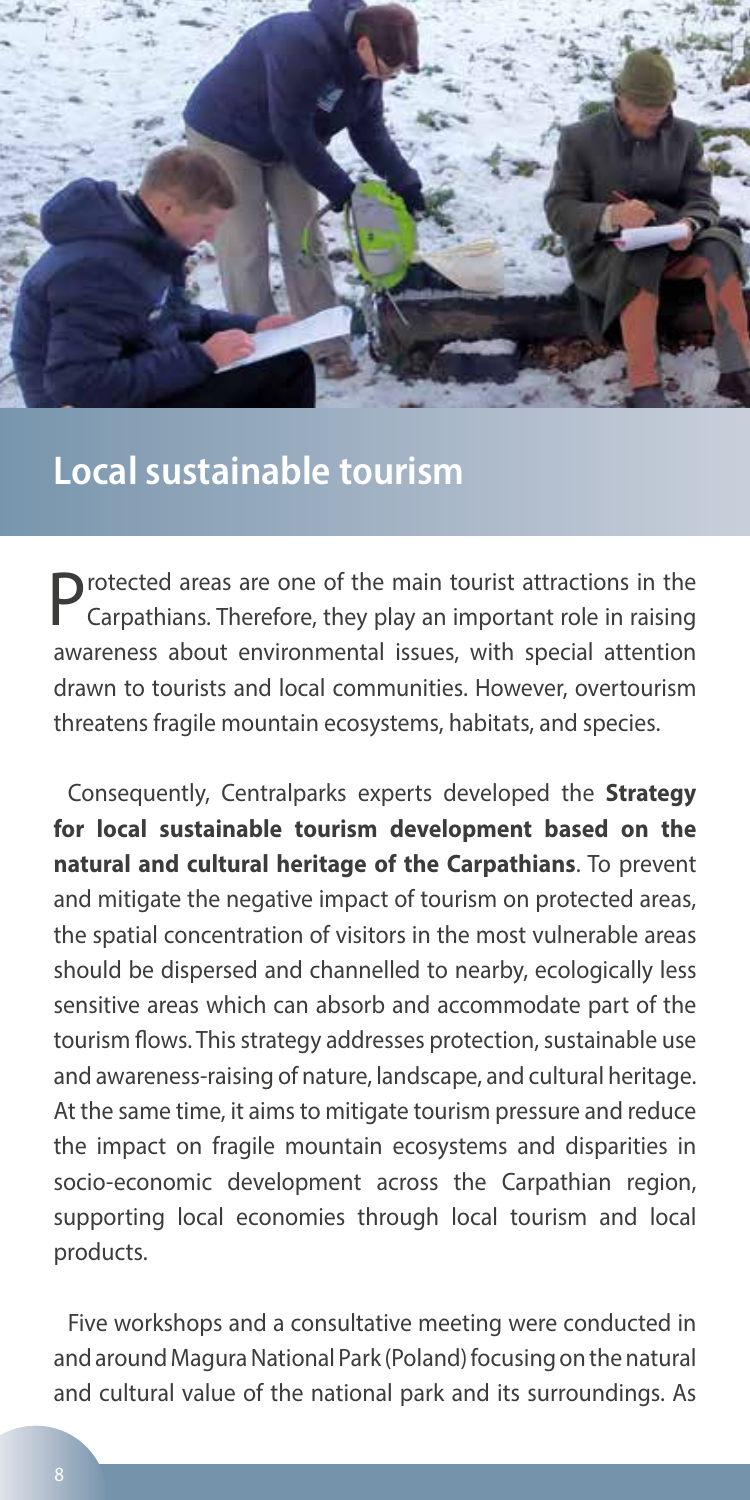



a part of testing the solutions proposed in the Strategy, a local partnership was established with the National Park and seven surrounding municipalities. Based on these workshops, a Local Community Strategy for the Magura region was developed, and can now be integrated into the new local development strategies for the period 2022-2030, to be adopted by the local municipalities.

Based on the strategy, a pilot workshop was organized in the Gemer region (Slovakia), discussing future development plans of nature- and culture-based local tourism. Another sustainable tourism pilot action was carried out in the Czech microregion of Horňácko. Moreover, five cross-border Czech-Slovak pilot workshops for authorities, NGOs, citizens, and local guides were held to share experiences and knowledge gained through the Centralparks project.



The elaborated Strategy for local sustainable tourism development helps us to appropriately adjust local strategies supporting tourism, while also respecting the needs of communities and nature protection.

*Marie Petrů Director of Education and information centre Bílé Karpaty*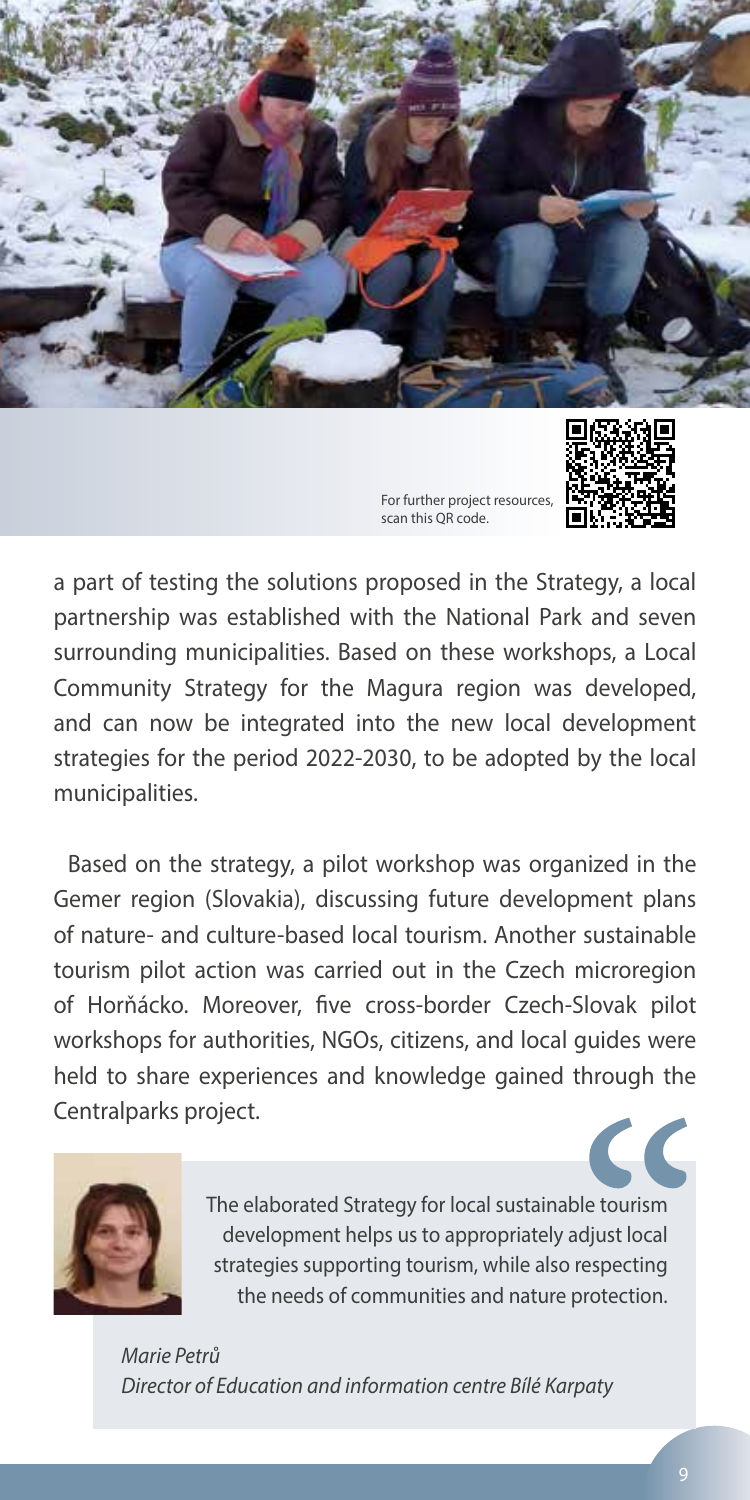

### **Communication with local communities**

Bringing together protected area managers and local communities is vital for the conservation of the Carpathians. Effective communication can increase local stakeholders' support for biodiversity and landscape diversity conservation, as well as facilitate integration of nature protection within local socioeconomic development.

However, many Carpathian protected areas have limited capacities to efficiently communicate with local communities and stakeholders, mostly due to the absence of staff trained specifically in communication techniques. This results in lacking support of local communities and stakeholders for protected area operations, which is quite a common challenge in protected area management.

Cooperation with regional and local authorities as well as relevant stakeholders is essential to foster protection and sustainable development of the Carpathians. Also, to ensure the wellbeing of current and future generations in the region. That is why Centralparks developed the **Guidelines for communication between protected areas and local communities in the Carpathians.** These guidelines aim to bridge communication gaps between the two sides and to build strong partnerships for joint actions which benefit nature and local inhabitants.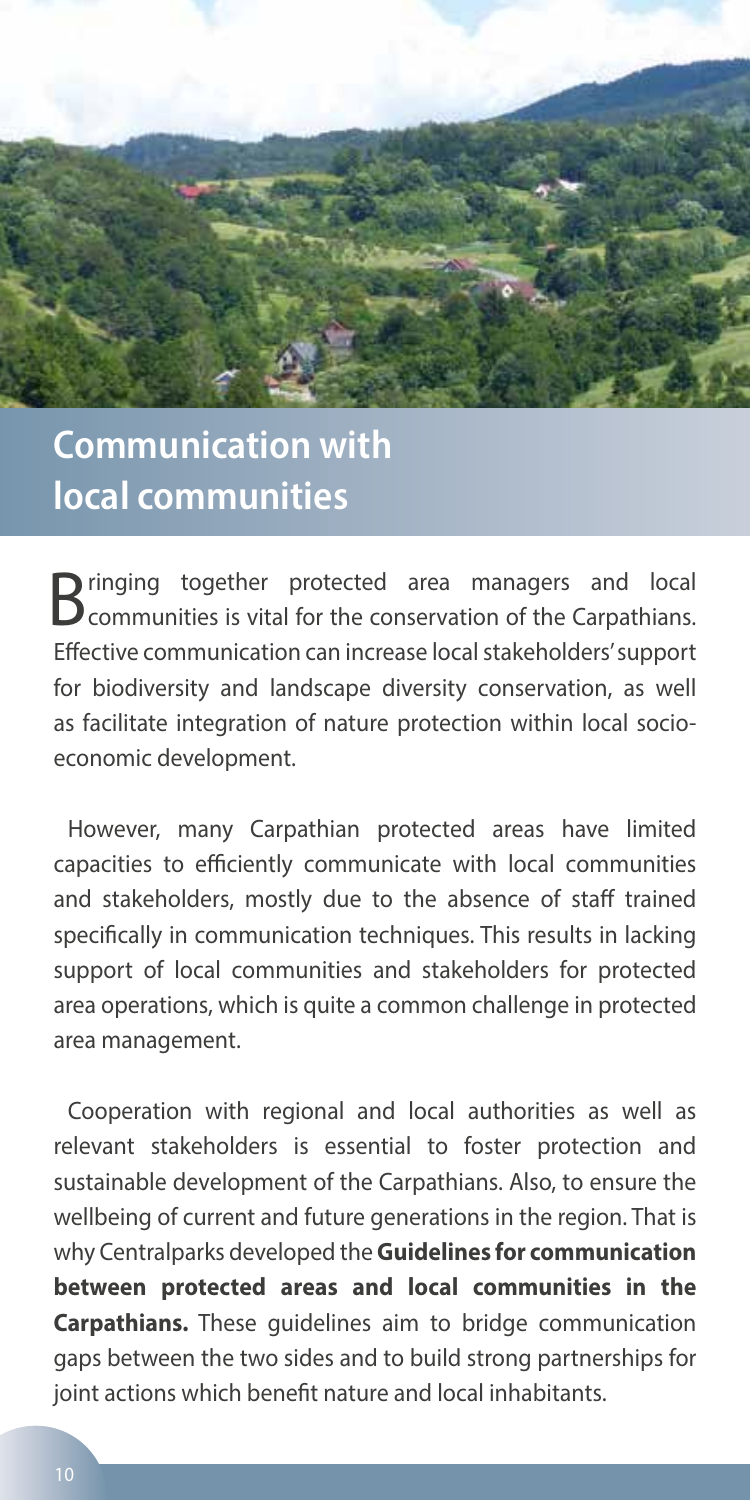



Furthermore, two communication trainings were held in Poland for protected area administrations and other public sector entities. The trainings aimed at improving the participants' stakeholderengagement and communication skills with local communities.



*Training on effective communication between protected areas and local communities.*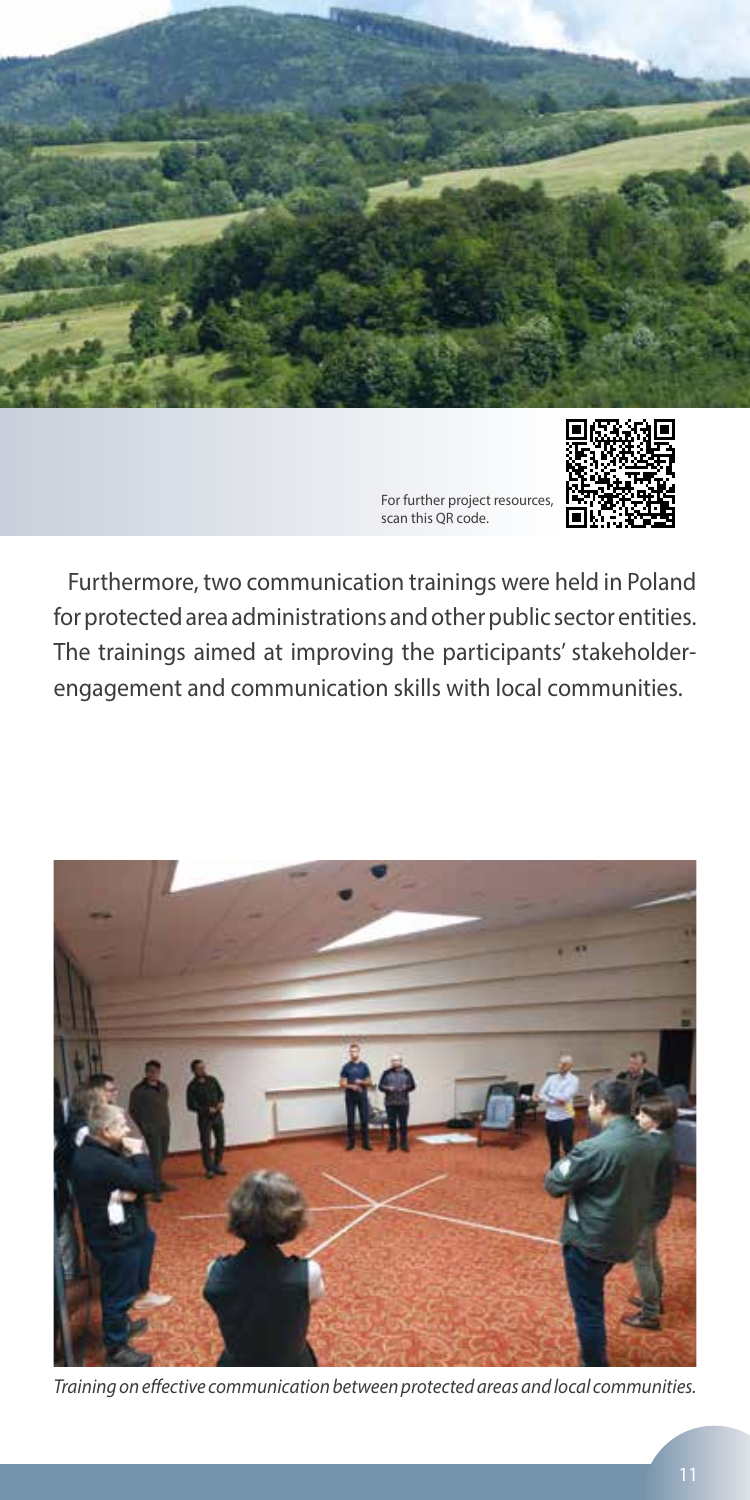

#### **Innovative nature conservation management**

Currently, nature conservation lacks in human resources and expert capacities, which also poses a difficult challenge for long-term planning. Old-fashioned habitat mapping methods are currently used, which require special expertise and extensive resources. Nature conservation management planning currently lacks effective, integrated, and science-based information. Because of that, the development and introduction of innovative tools and methods is needed.

Centralparks aims to address and share best practice examples in biodiversity and site management. The basis for a new habitat management planning approach was developed by exchanging innovative tools and methodologies for habitat mapping and evaluation. During the project, a forest assessment methodology was introduced as innovative technique to serve the multifaceted evaluation of forests. In addition, a new evaluation method for grassland was developed and tested for management planning.

To showcase innovative tools, Centralparks tested LiDAR, which is a light detection and ranging tool to monitor topography, species, and habitat diversity. Based on LiDAR scans, more effective and long-term nature conservation planning could be achieved. LiDAR was utilized in two habitats – in a mountainous area and a river valley in the Börzsöny Mountains of Duna-Ipoly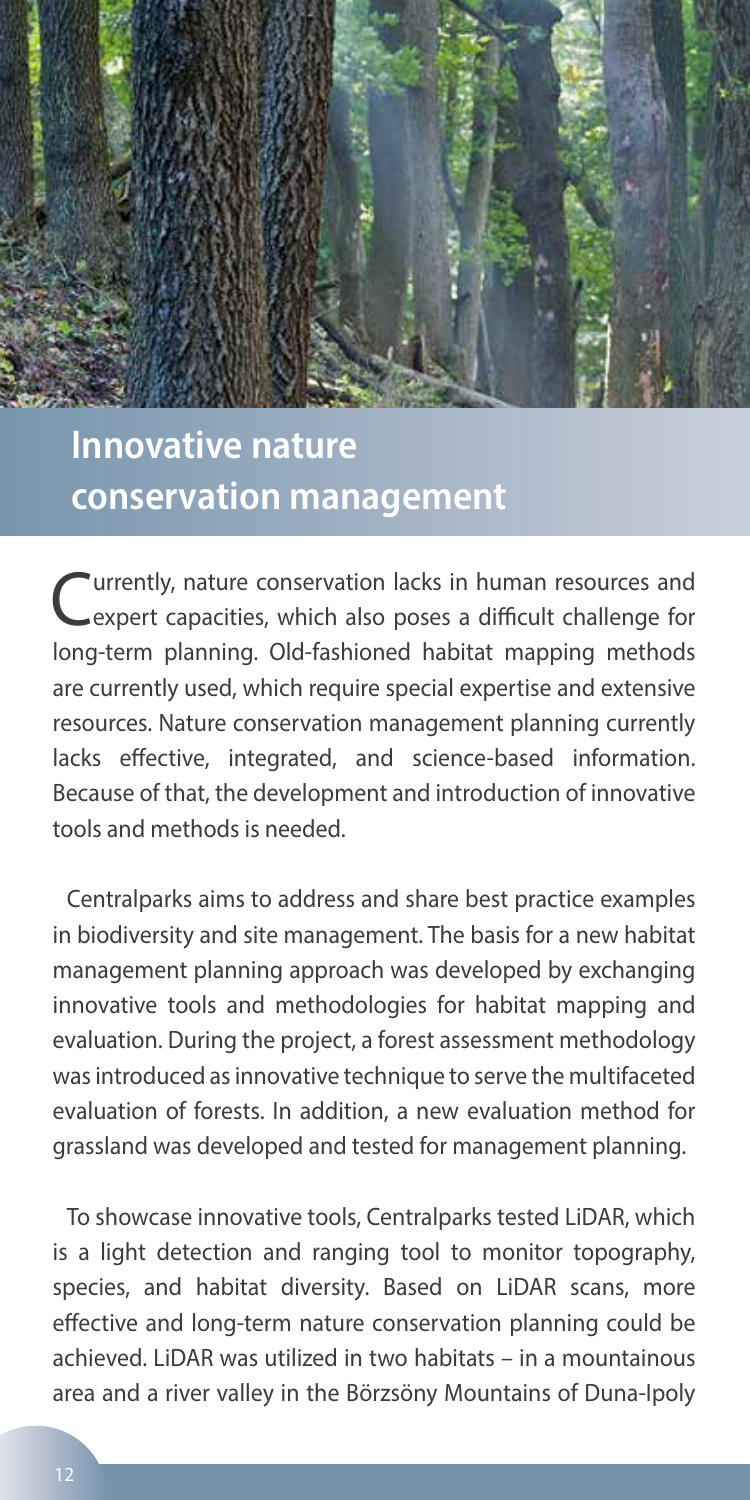



National Park (Hungary). The experts for innovative nature conservation management evaluated the tested methods and lessons learnt. Jointly they developed an Integrated nature conservation management plan as well as the **Guidelines for proper integrated nature conservation planning**, to maintain long-lasting effective biodiversity protection in the Carpathian region.



*The nature of the Carpathian Mountains plays a very important role in the protection of many species of plants and animals, such as the Rosalia longicorn beetle.*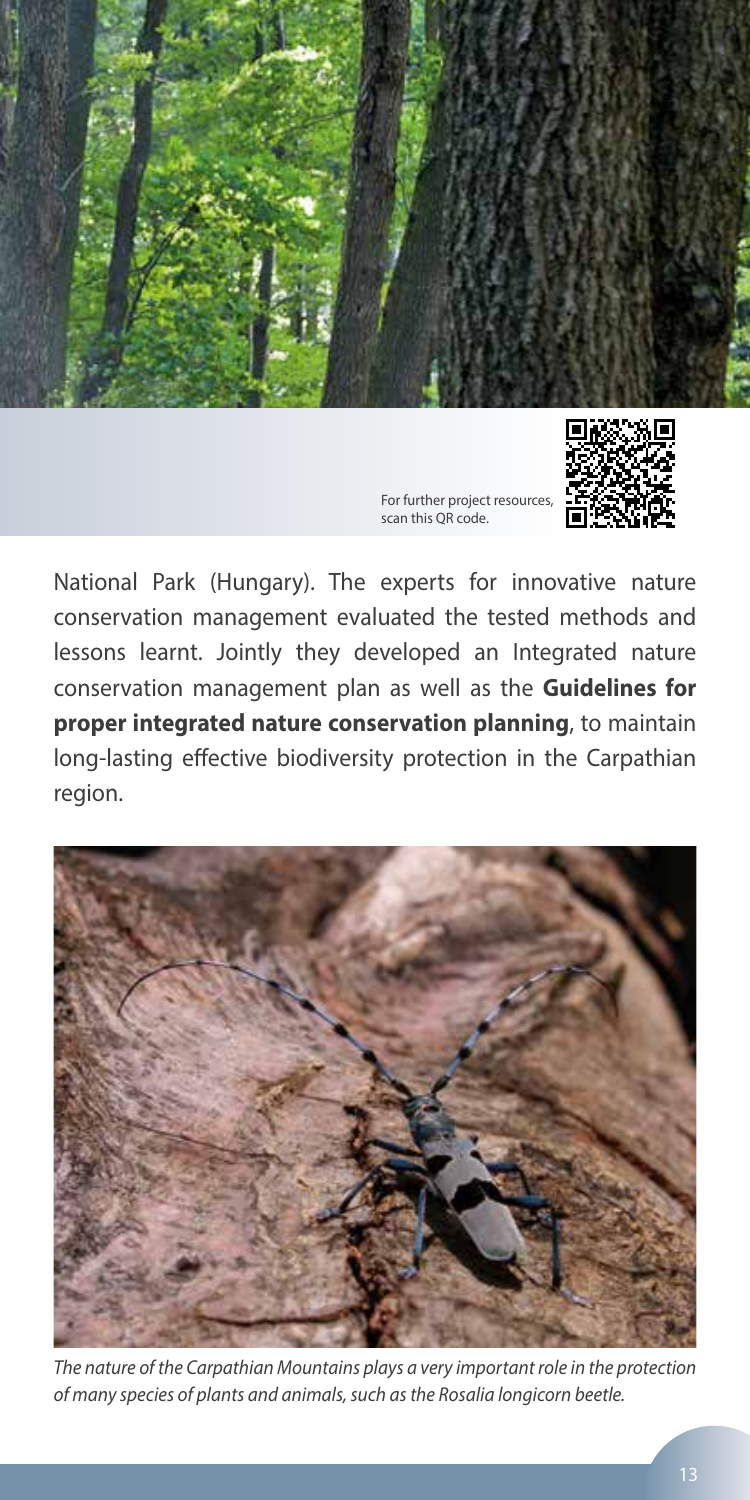

### **Carpathian Ecosystem Services Toolkit**

Ecosystem Services, generally described as natural capital, contribute to environmental sustainability and social viability. They are the "benefits of nature directly or indirectly used by humans", in particular:

- basic resources provided by ecosystems (e.g. food, freshwater, raw materials)
- benefits from regulation of ecosystem processes (e.g. climate regulation, air quality, water quality, pollination, carbon storage, flood control, erosion prevention)
- socio-cultural services (e.g. relaxation, recreation, education, spiritual values, artistic inspiration)
- factors necessary for producing ecosystem services (water cycle, nutrient cycle, soil formation, photosynthesis, biodiversity)

Within the Centralparks project, Carpathian experts developed the **Carpathian Ecosystem Services Toolkit**, which serves as guide for evidence-based decision-making. Together with a **Stepby-step guidance document**, the Toolkit provides a practical set of procedures to understand what might be gained or lost from a specific management choice and its social repercussions. It can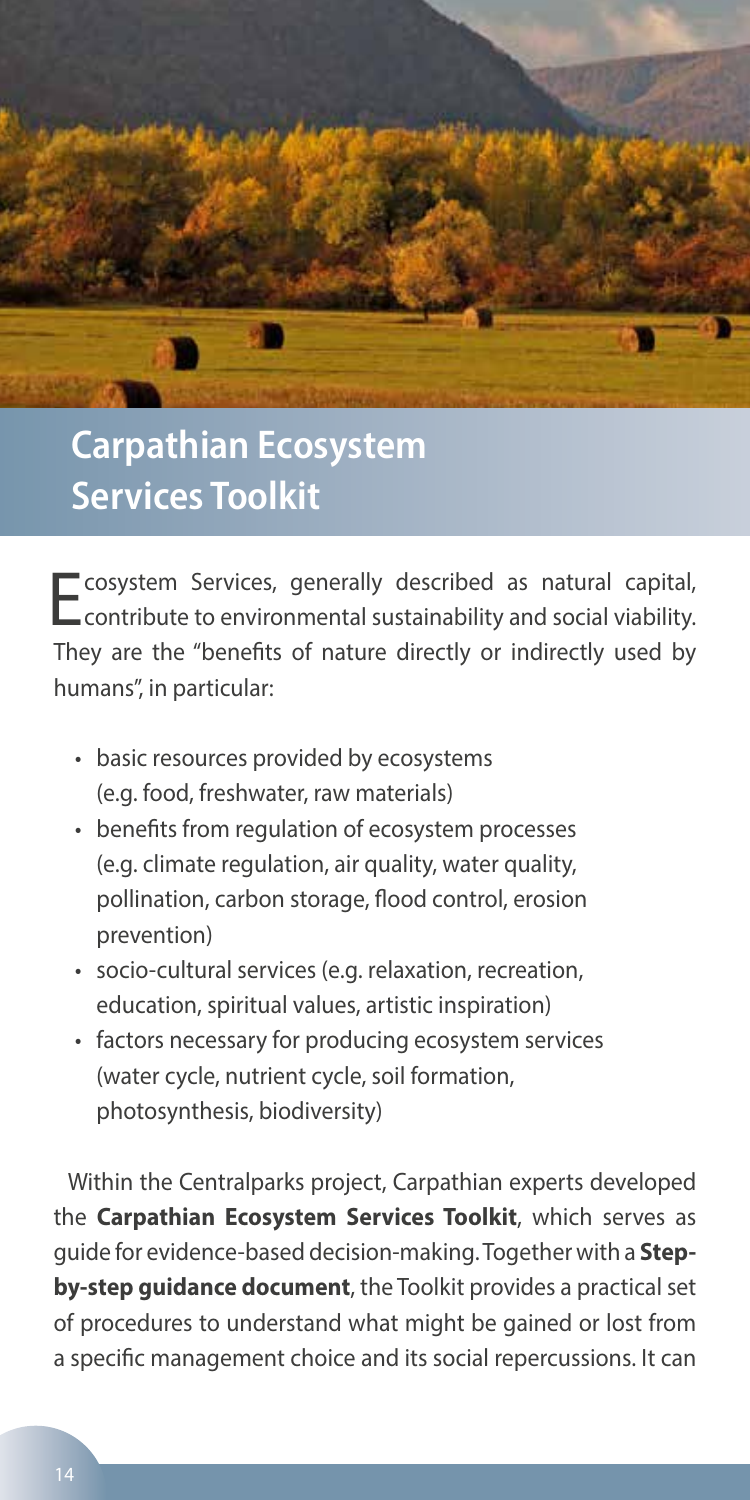



help managers to better understand and address potential issues as well as avoid or reduce conflicts in the Carpathian region and beyond.

A training for applying the Carpathian Ecosystem Services Toolkit was conducted among Czech, Hungarian, and Slovak stakeholders. Participants expressed the urgent need for data availability and ecosystem service assessments to comprehensively evaluate of the benefits of ecosystem services in their countries. They welcomed the Toolkit as valuable support for mapping and assessing ecosystem services in the Carpathians.



The CEST in its chapters provides an overview of the concept of ecosystem services, its use in the Carpathian countries and a number of case studies. The user will find there a step-by-step procedure for the assessment of ecosystem services, which will help in realizing the value of the Carpathian nature.

*Radoslav Považan Civic Association Pronatur (Slovakia), CEST Editor & Co-author*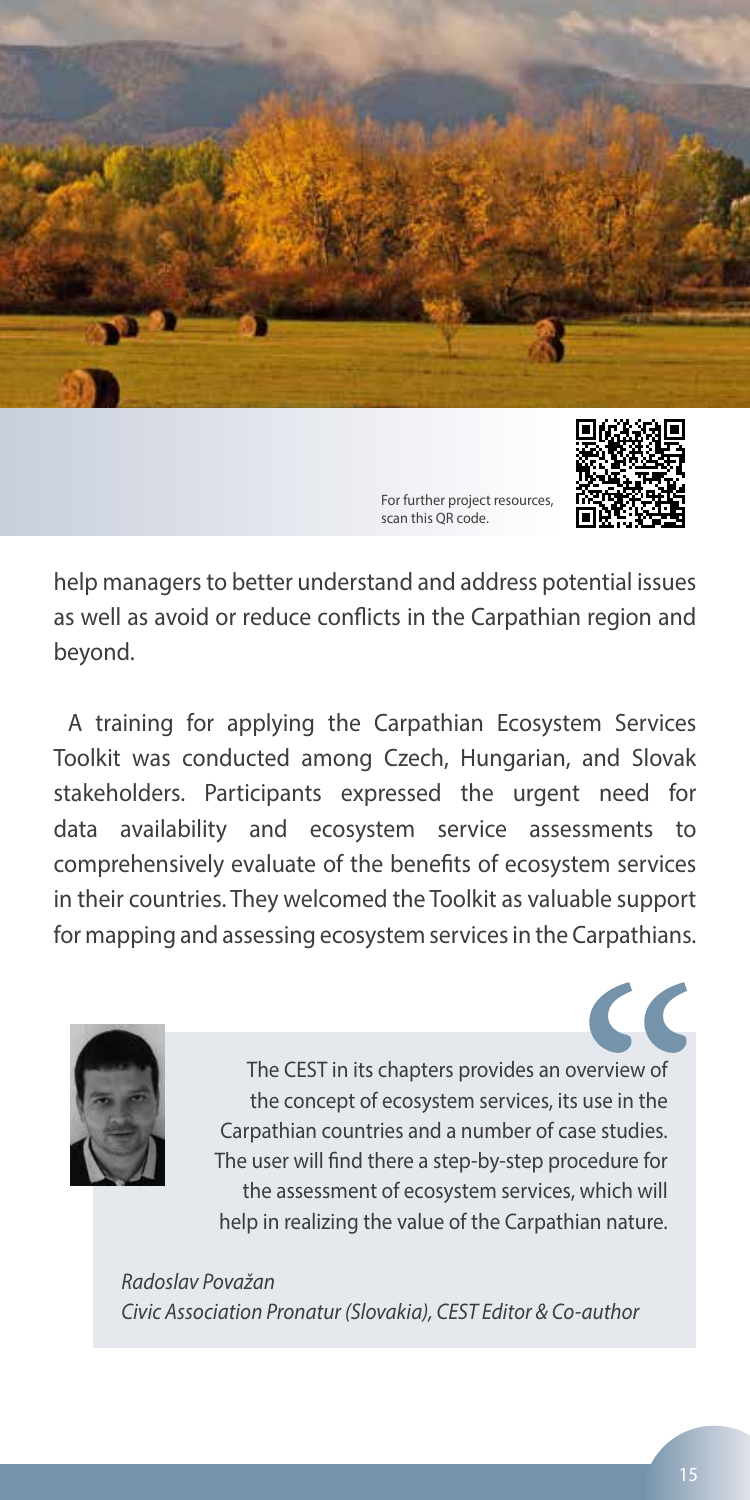

#### **Ingredients of good communication**

Communication and dissemination of results is a crucial part of projects. It is vital to reach stakeholders that play a key role regarding the future of Carpathian protected areas. Centralparks aimed at providing a platform for knowledge and experience exchange among various stakeholders. We engaged local communities of all ages to raise awareness about the value of the areas around them. Furthermore, we encouraged them to engage in nature protection and sustainable tourism initiatives in their region and to understand and support transnational cooperation regarding natural and cultural heritage protection.

The Centralparks consortium established strong cooperation between the Interreg DTP projects ConnectGREEN and SaveGREEN, with the common goal to strengthen the Carpathian Network of Protected Areas (CNPA). Together with the Carpathian Convention, the three projects organised two interactive sessions at the European Week of Cities and Regions and the European Green Week. Centralparks collaborated with the projects DaRe to Connect and LIFE SWiPE, as well as discussed synergies with the Interreg projects Connect2CE, CEETO and BEECH POWER.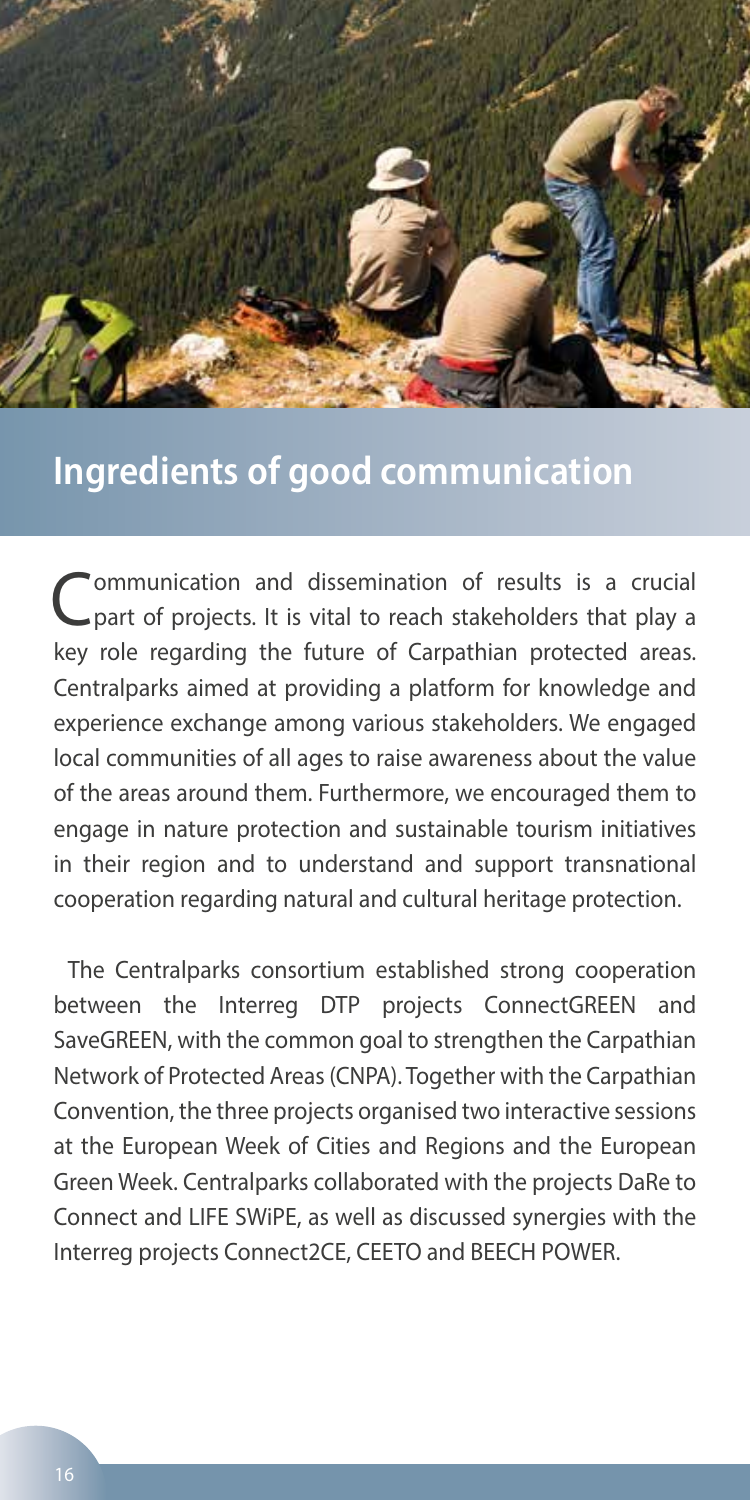



In September 2021 Centralparks organised two online roundtable-sessions of the CNPA, as well as the in-person 3rd CNPA Conference in Visegrád (Hungary). Moreover, the project established cooperation with other European protected area networks, such as DANUBEPARKS, ALPARC, and Parks Dinarides, to strengthen the strategic cooperation and substantiate common actions towards ecological connectivity among these regions.

Various awareness-raising activities included the development of Carpathian youth posters, leaflets and explanatory scribble videos, to communicate the project results in a visually engaging way. Partners also launched a Carpathian quiz, promoting the geographical and biological aspects of the Carpathians and disseminating information regarding Centralparks' activities and outcomes. Through these activities and the partners´ presence at various public events, the general public was able to obtain important information on the essence of Centralparks, our objectives and work.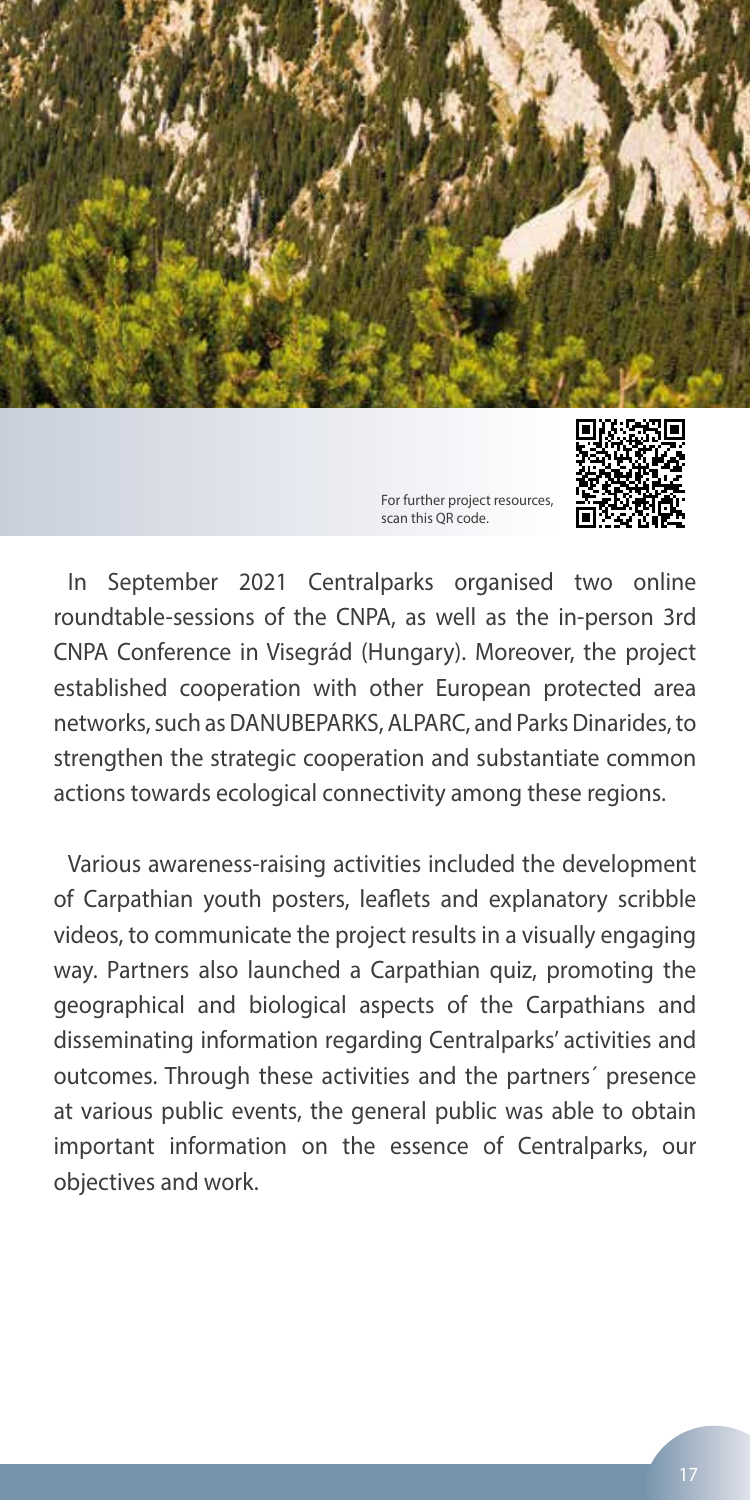

#### **Together for the future of the Carpathians**

The Central parks outputs will be relevant for implementing the<br>Protocol on Conservation and Sustainable Use of Biological and Landscape Diversity (Bucharest, 2008) and the Protocol on Sustainable Tourism (Bratislava, 2011) to the Carpathian Convention (Kyiv, 2003), as well as to foster the objectiveachievement of the EU Biodiversity Strategy for 2030 "Bringing nature back into our lives".

Centralparks closely worked together with the Secretariat of the Carpathian Convention. Partners participated in the Carpathian Convention Implementation Committee (CCIC) meetings, the 6th Meeting of the Conference of the Parties (COP6), the Working Group Biodiversity and Working Group Sustainable Tourism. The project was endorsed in the COP6 Decisions linked to conservation and sustainable use of biological and landscape diversity as well as sustainable tourism, and encouraged to further contribute to natural and cultural heritage protection in the Carpathians. The recommendations of the 12th CCIC Meeting also encouraged the Parties to consider implementation of the relevant outcomes of the Centralparks project. Following the last three years of collaboration, the Centralparks partnership expressed strong commitment to further intensify the cooperation for joint Carpathian natural and cultural heritage, with the involvement of the Carpathian Network of Protected Areas (CNPA).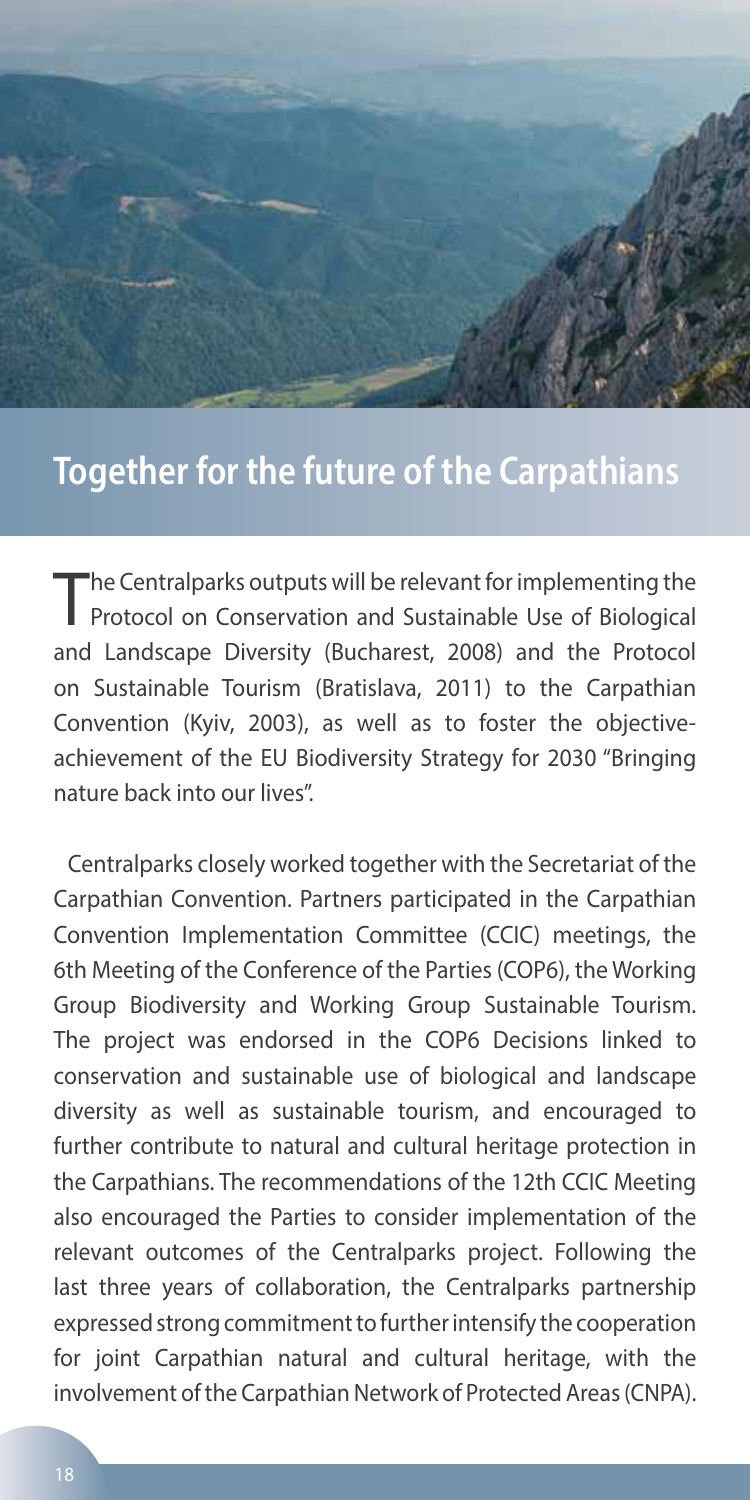

The outcomes of the 6th Meeting of the Conference of the Parties to the Carpathian Convention, show that the CNPA needs to tackle important future tasks. These encompass especially biodiversity protection in the Carpathians and at a global scale, as well as contributing to the implementation of the Convention on Biological Diversity, the Post-2020 Global Biodiversity Framework and the EU Biodiversity Strategy for 2030. Therefore, it was a priority of Centralparks to activate the CNPA, facilitate knowledge exchange and encourage the CNPA to become a new leading example of a fruitful protected area network, not just in Europe but all around the world.



The Carpathian Convention provides a framework for cooperation and policy coordination with the protection and sustainable development of the Carpathians at its heart. Good practice projects like Centralparks deserve our full attention and support

as they significantly contribute to conserving/protecting the natural and cultural heritage in the region.

*Harald Egerer Head UNEP Vienna office - Secretariat of the Carpathian Convention*

 $\overline{\mathcal{C}}$